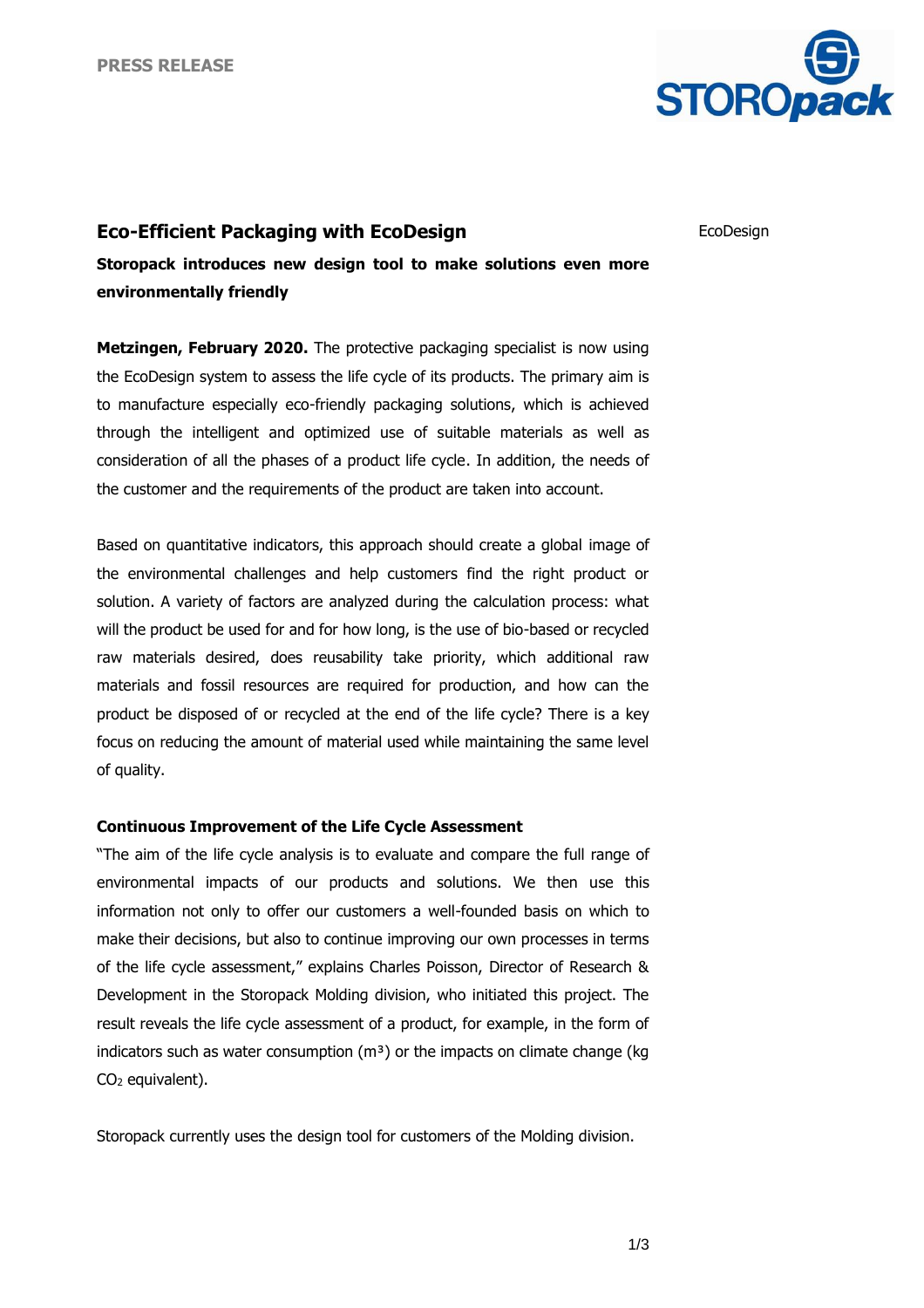



Storopack is using the EcoDesign system to assess the life cycle of its products. **Image: Storopack**

\* \* \*

Storopack press releases and print-ready images can also be found online at [www.storopack.de](http://www.storopack.de/) and [www.cc-stuttgart.de/presseportal.](http://www.cc-stuttgart.de/presseportal) Images may be reprinted free of charge for editorial purposes, provided their source is stated.

## **About Storopack**

Founded as Johannes Reichenecker leather tannery in 1874, since 1959 Storopack Hans Reichenecker GmbH based in Metzingen, Germany, is a specialist for protective packaging. The globally active company produces and supplies made-to-measure and flexible protective packaging for various areas of industry. Storopack is present with own production locations and branch offices in Europe, North America, South America, Asia and Australia. 2,520 employees work for Storopack worldwide. In the year 2018 Storopack generated sales of 476 million Euros. Storopack products are available in more than 50 countries. Further information on www.storopack.com

## **Press Contact:**

Leonie Storz Storopack Hans Reichenecker GmbH Untere Rietstraße 30 72555 Metzingen Telefon: +49 7123 164-227

René Jochum Communication Consultants GmbH Breitwiesenstraße 17 70565 Stuttgart Telefon: +49 711 9 78 93-35